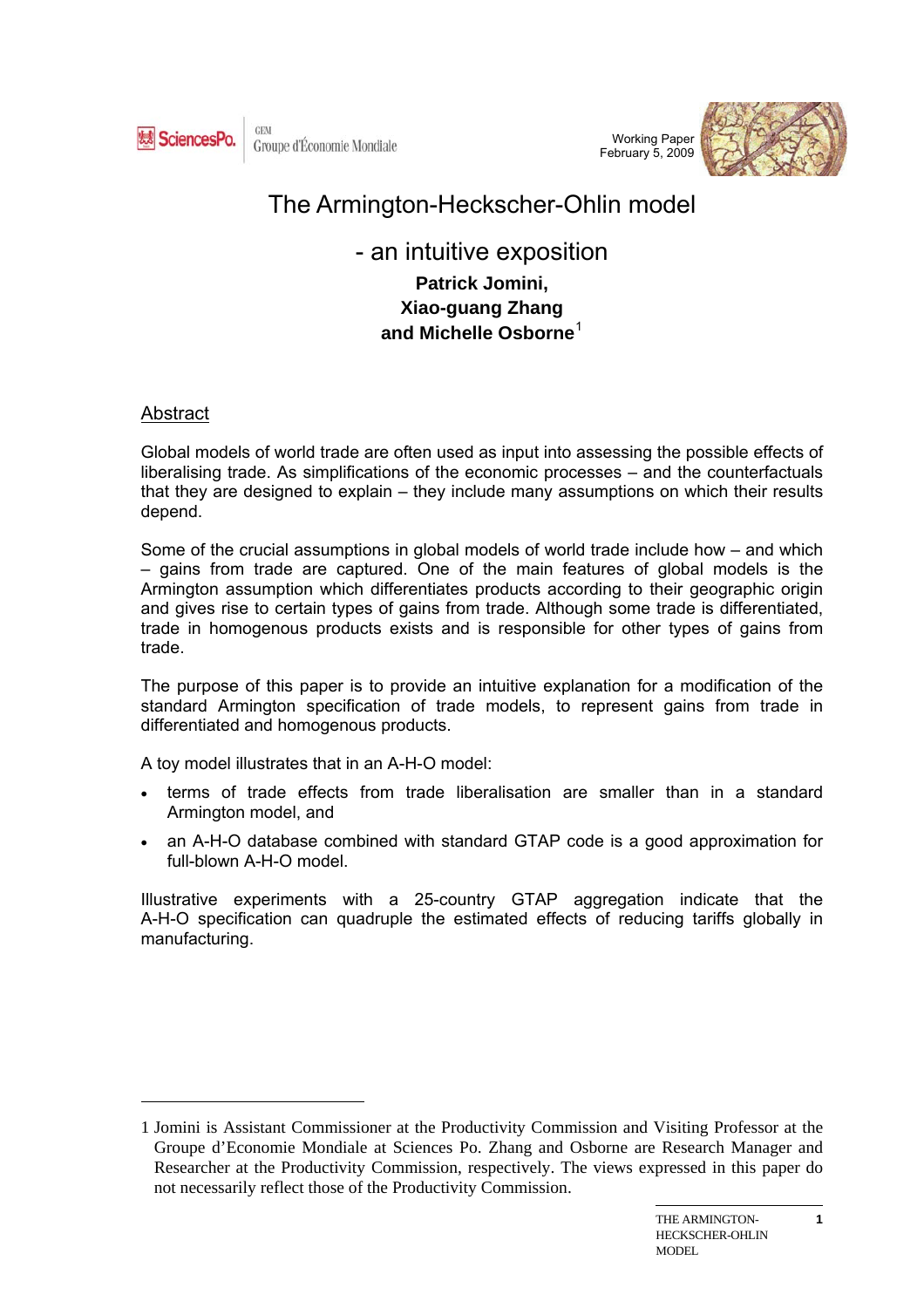#### $\overline{a}$ **Introduction**

### **Different models capture different aspects of trade**

Economists recognise several possible sources of gains from trade. As a result, when they want to estimate the gains from trade, they have built different models emphasising different aspects of possible gains:

- 1. Neo-classical theory emphasises gains from comparative advantage in which production is allocated across the world according to each country's cost structure, as conditioned by access to resources and technologies. These gains are emphasised in Ricardian and Hecksher-Ohlin models of trade.
- 2. Some authors, such as Krugman (1979), have emphasised other possible gains, such as access to increased varieties (in intermediate goods for producers, and in final goods for consumers). For example, models of monopolistic competition capture these kinds of gains. Some of these models are referred to as Love of Variety (LoV) models.
- 3. Gains from trade might also arise from productivity improvements that are induced by competition from foreign firms. This is sometimes referred to as a type of dynamic gains and is incorporated in models of firm heterogeneity of the type devised by Melitz (2003).

By capturing different aspects of trade, each model has the potential to produce different results when used to evaluate a change in trade policy such as unilateral or global liberalisation. The assumptions underlying these models are often included in global models of world trade called computable general equilibrium, or CGE, models. Ideally, all sources of gains from trade should be accounted for in any model, however this is subject to the costs of incorporating the many possible mechanisms in terms of data and computational resources.

#### **The popular specification: the Armington model**

The most popular specification used in applied global models of trade uses the Armington assumption, according to which products are differentiated by country of origin. In applied models of world trade, the Armington specification has been privileged because it provided a tractable solution to several modelling problems. In addition, it requires little information to implement – though it must be recognised that model results are sensitive to the Armington elasticity of substitution.

**<sup>2</sup>** THE ARMINGTON-HECKSCHER-OHLIN MODEL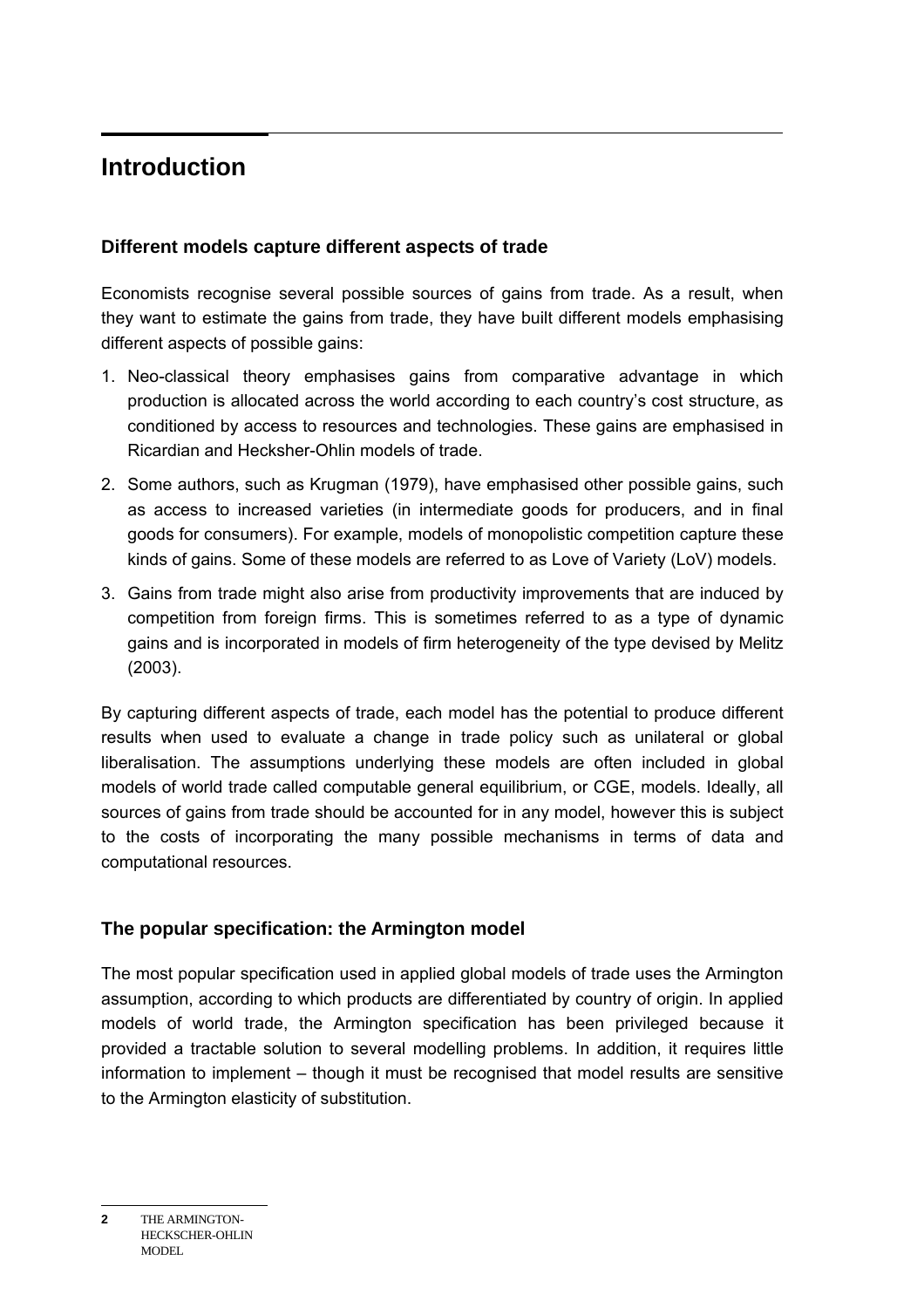This type of model (referred to hereafter as the Armington model) was introduced for several reasons (Whalley 1985):

- It is consistent with 'cross-hauling', that is, the appearance in trade statistics that a country imports and exports the same goods. Since trade statistics consist of aggregations of detailed product flows, a country appears to be importing and exporting the same aggregate products. However, these are not actually the same and to model this imperfect substitution, between product aggregates in a model, the Armington substitution elasticity was introduced.
- It avoids the over-specialisation that occurs in neo-classical models. In neo-classical models with perfectly substitutable products trading partners tend to specialise in the production of very few products, a result which was difficult to reconcile with evidence.
- It is consistent with trade in geographically differentiated products, such as some agricultural products – think of French Brie and Champagne or Australian superfine merino wool, and many manufactured products. Typically in CGE models, the Armington assumption of product differentiation is applied to all products and services, which negates the possibility of trade in homogenous products. Francois and Shiells (1994) suggest that the Armington specification can approximate LoV models. $^2$  $^2$

# **Second thoughts**

However, Lloyd and Zhang (2006) and Zhang (2006) also show that the Armington model is likely to underestimate the potential benefits from comparative advantage. The 'Armington problem' is well known and was identified for example by de Melo and Robinson (1989, p 49) who noted that the Armington assumption can 'help the specialisation problem, [but] lead[s] to unrealistically strong terms of trade effects that will dominate the welfare results of policy changes.'

# **Firm heterogeneity**

 $\overline{a}$ 

Fan (2007) takes another approach and illustrates the potential for the Melitz model of firm heterogeneity to account for trade gains and how this model might be introduced in a CGE model. In the model of firm heterogeneity, gains from trade occur when low productivity firms are eliminated by foreign competition. This idea is particularly appealing and is very accessible to policy-makers. Illustrative simulations show that accounting for the extensive margin of trade in this manner doubles the gains modelled from a global cut in manufacturing tariffs (Fan 2007). The author also shows that results are subject to assumptions about firms' relative performances – a piece of information which is difficult to obtain.

<span id="page-2-0"></span><sup>2</sup> The Armington model requires fewer parameters. This makes it a more parsimonious model, which is easier to build, calibrate and interpret.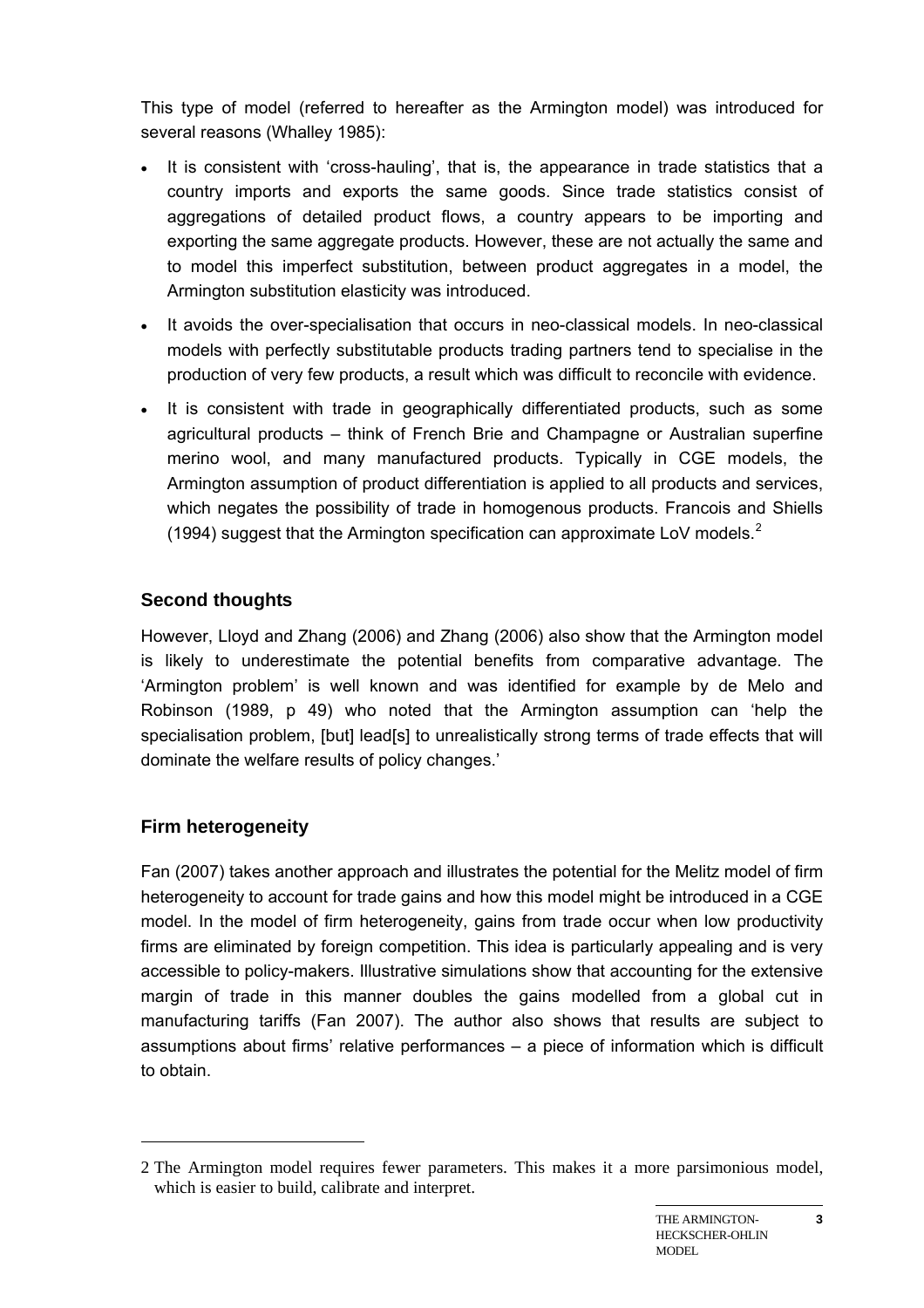### **Another take on sources of gains from trade**

Last but not least, Martin and Ng (2004, cited in the World Bank's 2005 *Global Economic Perspectives*) have argued that tariff reductions can have different sources and condition the type of liberalisation undertaken:

- *Unilateral* liberalisation (accounting for 65 per cent of the reduction in average tariffs among developing countries over 20 years) was typically part of a unilateral program of reform designed to increase the productivity of the domestic economy.
- Improved market access motivated commitments to *multilateral* liberalisation for reformed economies (25 per cent of the reduction in average tariffs).
- *Regional trade agreements* included tariff reduction as part of a broad range of measure to reduce impediments to trade, including often post-border harmonisation of policies (10 per cent of the reduction in average tariffs).

The Armington specification does not capture well the rationale for the dominant unilateral liberalisation, because in this specification, producers do not compete strictly in the same markets and therefore their productivity is not strictly comparable.

# **The Armington-Heckscher-Ohlin (AHO) specification**

In an attempt to capture gains from trade additional to those from LoV models, Zhang (2008) proposed recently an 'Armington-Heckscher-Ohlin (A-H-O) model' in which homogeneous and differentiated products are both identified, and which is designed to capture gains from liberalising trade in both types of goods.

The main challenge in producing an A-H-O model is to identify homogeneous products. These homogenous products are likely to:

- not be exported by all countries
- not be imported and exported by the same country
- compete with domestic production of homogenous and differentiated products.

Zhang (2008) also indicated that combining an A-H-O database with a standard Armington model structure is likely to capture a large proportion of the effects that a fullblown A-H-O model would produce.

The purpose of this paper is to provide some of the intuition behind the A-H-O model, based on a 'toy model' and on an early version of a full-blown A-H-O application.

• The toy model approach is often used to explain the intuition behind larger models, which are designed for policy advice. The toy model is based on a teaching version of the GTAP framework and database (Hertel 1997).

**<sup>4</sup>** THE ARMINGTON-HECKSCHER-OHLIN MODEL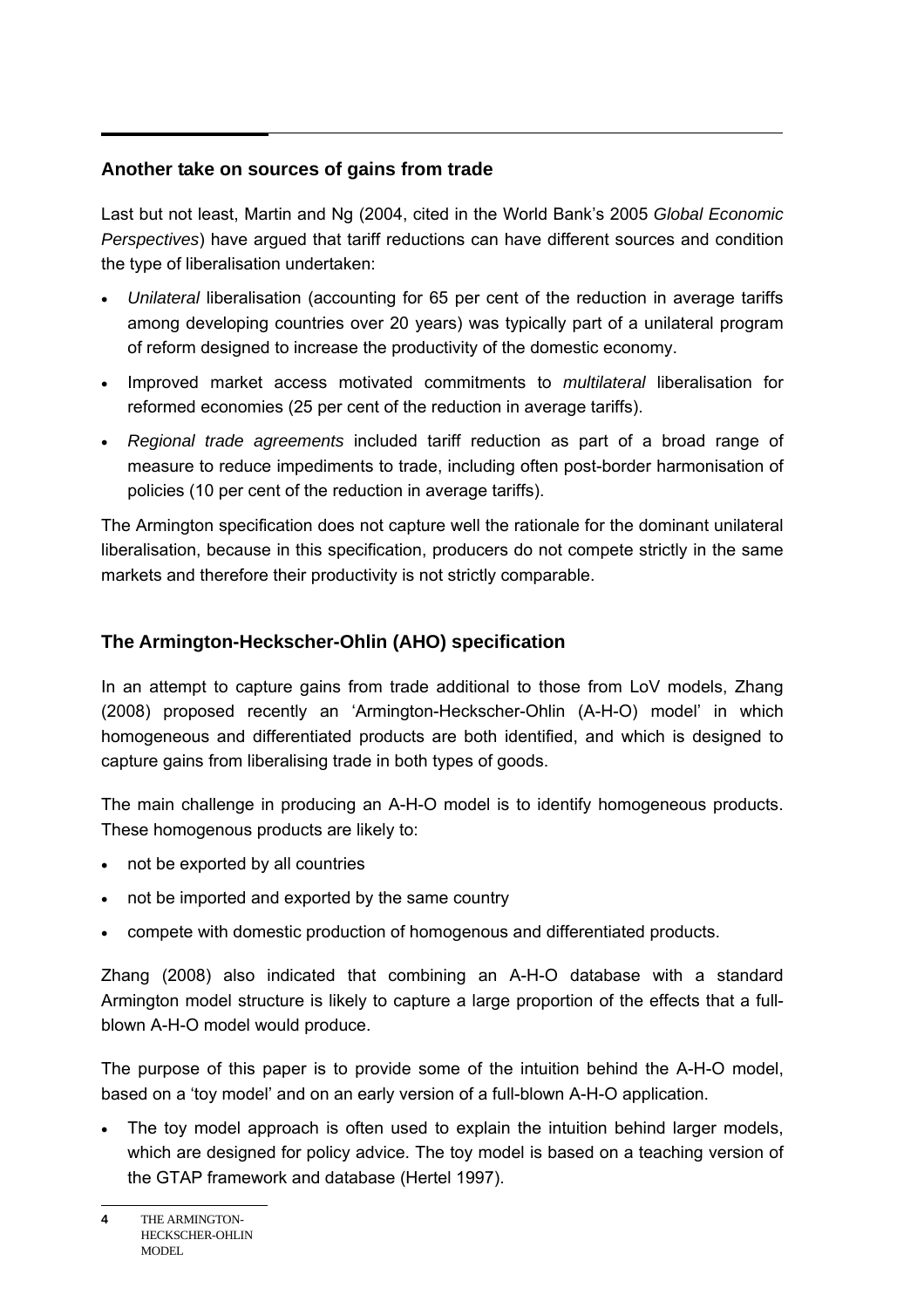• The full-blown A-H-O application is built from the latest GTAP 7 database (Narayanan and Walmsley 2008). It is compared with the original GTAP model to evaluate the effect on model results of incorporating homogenous goods in the standard GTAP model.

The remainder of this paper is organised as follows. In the following section., certain aspects of the basic Armington model and of the A-H-O extension are exposed. Results from the toy model implementation are discussed in section 3. Results for a full-blown application with a large A-H-O database and standard GTAP code are analysed in section 4. Concluding remarks are found in section 5.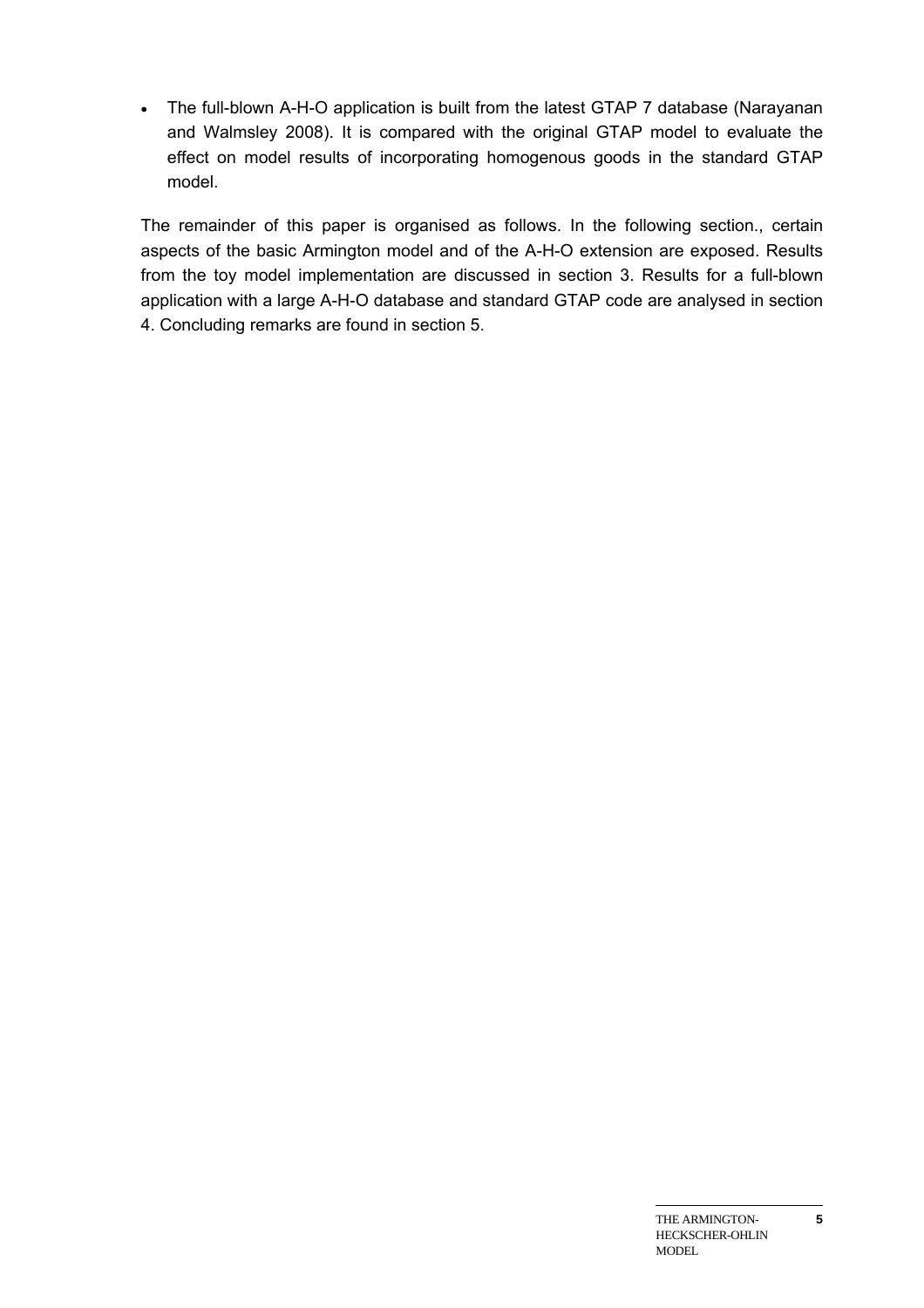#### $\overline{a}$ **Main features of an Armington model**

The Armington specification only deals with the demand side; the supply side can have a specification similar to that of an H-O model. A popular specification assumes that firms in each industry use primary factors and intermediate inputs to produce outputs under constant returns to scale and perfect competition. In equilibrium, there are no pure profits, and goods and factor markets clear.

Goods produced and exported by the same industry in different countries are considered to be imperfect substitutes by consumers in importing countries. Given prices and incomes, consumers choose a bundle of goods and services to maximise their utility. $3$ This bundle typically includes differentiated products from all sources, including those produced domestically.

# **Some of the consequences of incorporating the Armington assumption in a trade model**

Trade models incorporating the Armington assumption have larger terms-of-trade effects and smaller resource allocation effects than standard neoclassical models. $4$  Zhang (2008) has shown that the terms of trade effects are the primary effect of policy change in an Armington model, whereas resource reallocation is only secondary. Thus, Armington models tend to underestimate the benefits of both unilateral and multilateral liberalisation. This shortcoming is often overlooked when interpreting the results of Armington models.

# *Market power and terms of trade effects*

Because products are differentiated by their country of origin, every country has some market power in all the products that it exports. In particular, small countries have strong market power because their small resource base limits their capacity to expand production in response to an increase in demand for the goods they produce. As a result, for a similar reduction in tariffs, the relative price of exports to imports can decrease more in small countries than in larger countries, resulting in a large deterioration in terms of trade.

When tariffs are removed, the domestic prices of imports decline and consumers substitute imports for domestically produced goods. Whether this increases welfare depends on how income changes in response to the tariff reduction. In an Armington model, the prices of domestically produced goods tend to fall and world prices of imports

<span id="page-5-0"></span><sup>3</sup> Although this discussion is couched in terms of consumer theory, it applies to firms' derived demands for inputs.

<span id="page-5-1"></span><sup>4</sup> See Lloyd and Zhang (2006) where the consequences of incorporating the Armington assumption in trade models are explored in depth.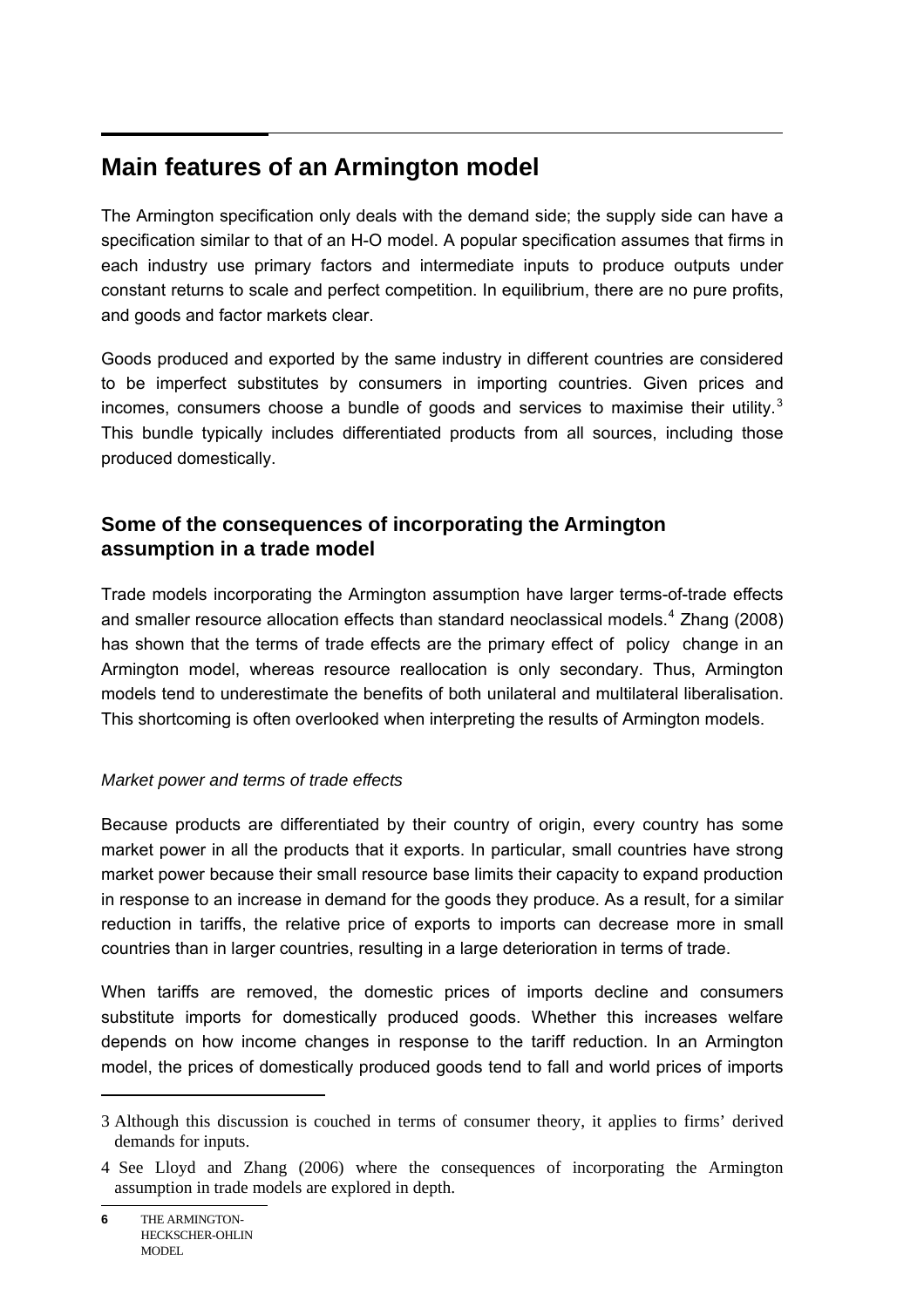tend to rise. This is because the supplies of differentiated goods are constrained by each country's resources. As the prices of domestically-produced (and export) goods fall, the terms of trade deteriorate and income declines.

Unilateral trade liberalisation might not benefit the liberalising country if it induces a sufficiently large terms-of-trade deterioration. In Armington models, because the terms-oftrade effects tend to be large, unilateral liberalisation typically does not benefit the liberalising country. In addition, because of the strong adverse terms-of-trade effects in an Armington model, multilateral trade liberalisation need not benefit all countries.

This contrasts with the common perception that freeing trade benefits all countries. This perception is based on gains from exploiting comparative advantage and the more efficient reallocation of production across the world and of resources within the economies, that underlie the benefits from reducing tariffs in the H-O model.

#### *What happens when Armington elasticities are increased?*

One response of modellers to the large terms-of-trade effects has been to increase the value of substitution elasticities. A typical Armington model assumes a two-stage substitution between domestically produced and imported goods. Expenditure on each good is first allocated between domestic and imported varieties and then expenditure on imports is allocated among competing national suppliers. Hence, there are two sets of Armington elasticities.

Changing the value of an Armington elasticity will affect changes in relative prices and therefore terms of trade effects. However, the effects of Armington elasticities in the two stages of substitution on the terms of trade are opposite to each other. If all elasticities are increased, the effects on the terms of trade offset each other. As a result, at high values of Armington elasticities, the terms of trade effect of a given policy change may remain constant as Armington values are increased. In addition, high Armington elasticities imply a high level of substitutability between goods – this is not consistent with the two-way trade patterns displayed by trade data.

Therefore, the large terms of trade effects in Armington models are not reliant on the choice of parameter values. They represent a more fundamental, structural characteristic, which is embodied in the model structure: increasing elasticity values does not reduce terms of trade effects appreciably.

Figure 1 uses an example of the GTAP model to illustrate that a proportionate increase in all Armington elasticities from their default values is unable to reduce significantly the terms-of-trade effects of a tariff. This is because there are opposite effects on a country's terms-of-trade, from (1) increasing the elasticity of substitution between domestically produced goods and import composites; and (2) increasing the elasticity between different import sources. In this example, US tariffs are increased by 10 per cent, creating a terms of trade gain of 4 per cent. When both sets of elasticities increase by the same proportion,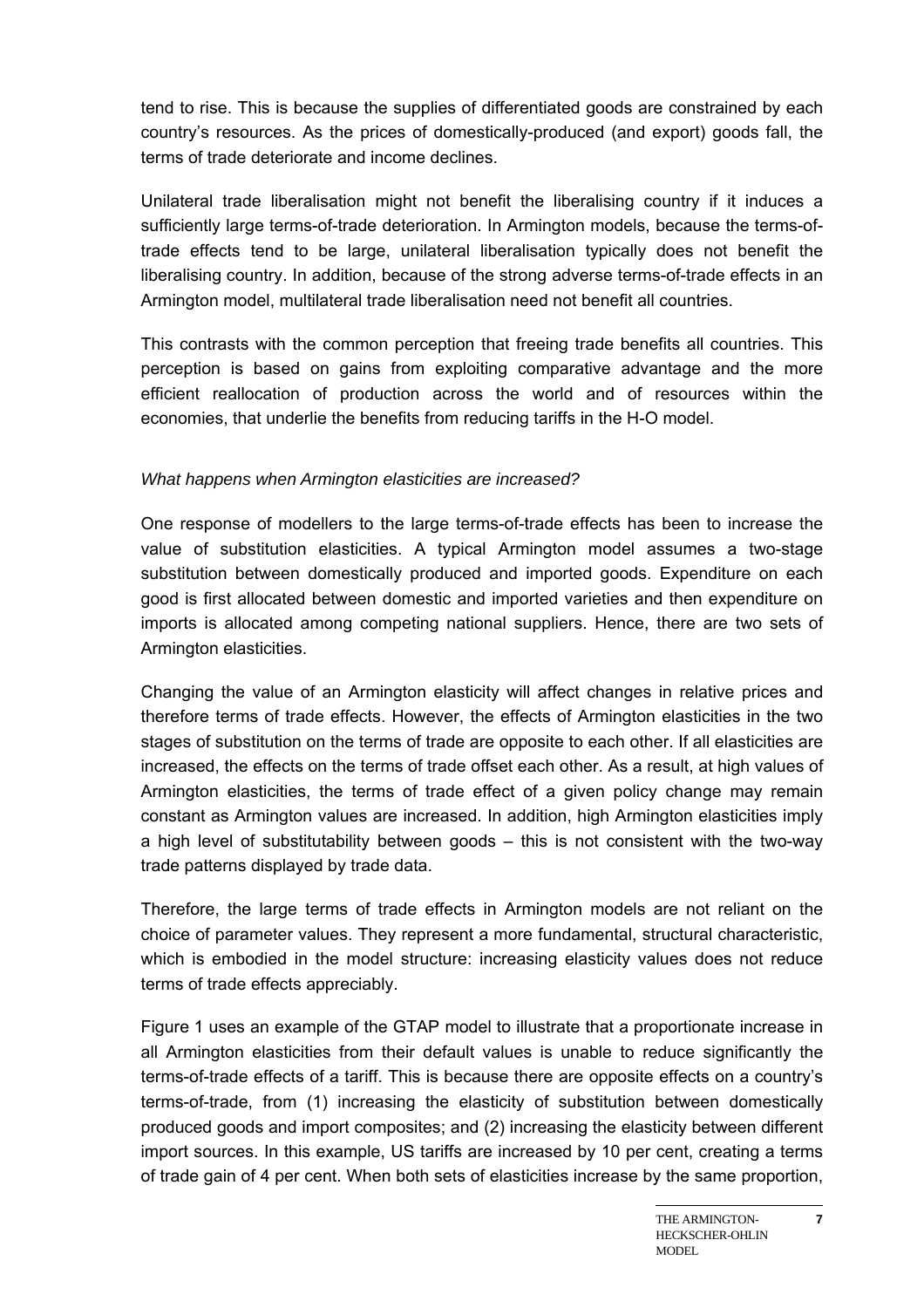their effects on the terms of trade are offset, and the increase in terms of trade is reduced from 4 to 3.6 per cent as elasticity values are quadrupled.

# **Toy model implementation**

Three model and database combinations are used in this section. They are based on the 3-sector (food, manufactures and services), 3-factor (land, labor and capital), 3-region (US, EU and ROW) simplified GTAP model shown in Hertel (1997).

- The 'Armington model' (**Model 1**) is the standard model in Hertel (1997). All goods are differentiated. Armington elasticities are the same across all countries (2.4, 2.8 and 1.9 for food, manuf and serv, respectively; double for the elasticity between imports from different sources)
- The 'A-H-O model' (**Model 2**) consists of 4 sectors and equations that are consistent with trade in homogenous goods. The homogenous good is produced in all countries, but exported only by the ROW. This is the only 'one-way trade' good; all others are traded both ways on all routes. The homogenous good accounts for half of ROW production and half of ROW exports of manufacturing, and 10 per cent of manufacturing production in the US and EU.
- The 'Split manufacturing and high elasticity model' (**Model 3**) combines:
	- the 4-sector database with the homogenous good
	- the equations for the pure 'Armington model' and
	- Armington elasticity values twenty times larger than in the Armington model for the homogenous manufactures.

As in Hertel 1997, the experiment consists of a 10 per cent reduction in the tariffs applied to US agricultural exports to the EU. The tariff in this database is 37 percent.

# **Results**

l

The results are assessed in terms of effects on 'equivalent variation' (EV), $<sup>5</sup>$  $<sup>5</sup>$  $<sup>5</sup>$  and on terms</sup> of trade (ToT), see figure 2.

In terms of welfare (EV), the most striking results include that:

<span id="page-7-0"></span><sup>5</sup> The equivalent variation (EV) evaluates a change in welfare as the change in real income induced by the policy change evaluated at 'pre-policy change' prices. Practically, in GTAP, it is defined as changes in real private and public consumption plus savings.

**<sup>8</sup>** THE ARMINGTON-HECKSCHER-OHLIN MODEL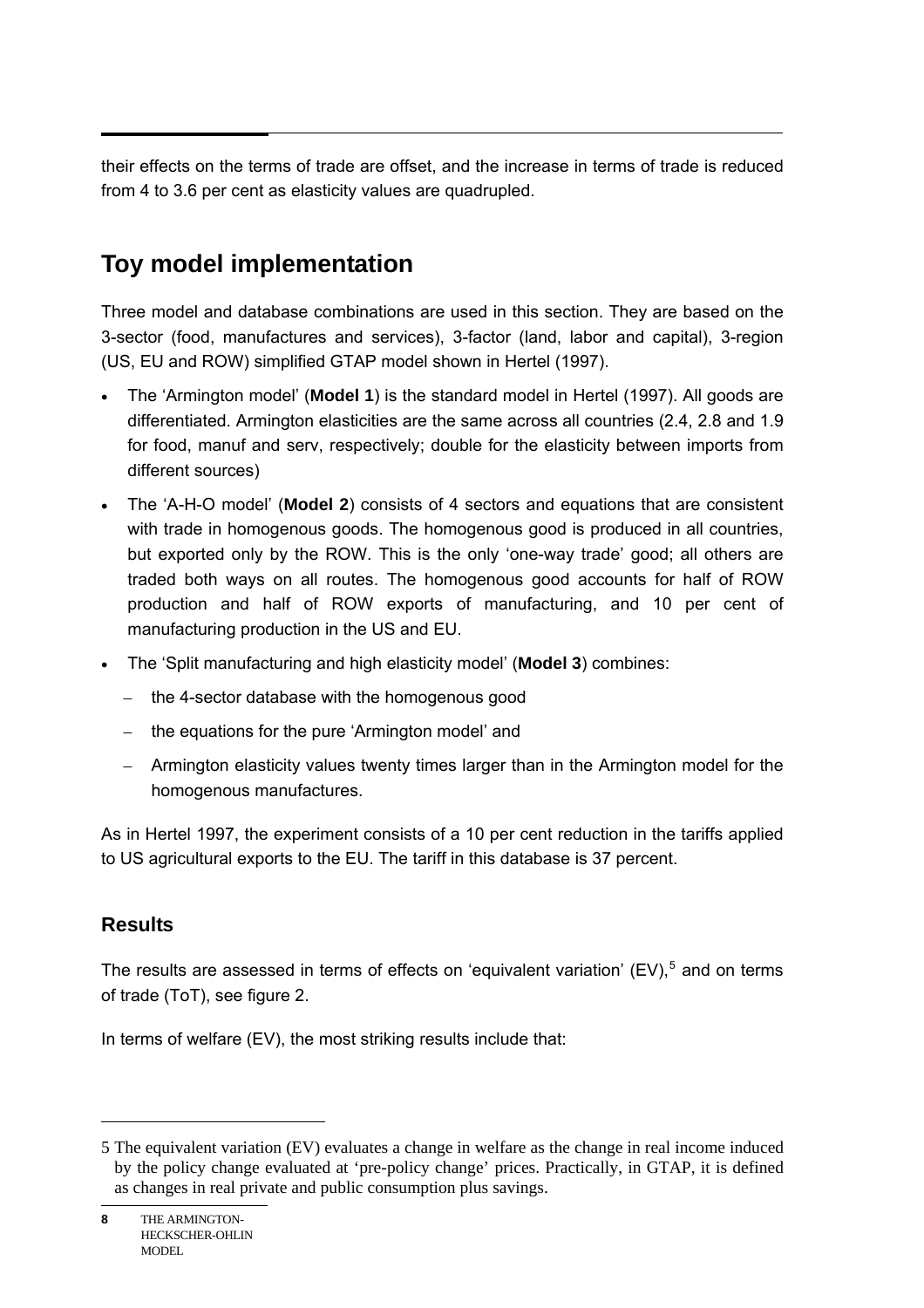- 1. the Armington model allocates the largest benefit from reducing a tariff to the exporter (the US), not the importer – a typical mercantilist result.
- 2. by contrast, the A-H-O model allocates the largest benefits from reducing its tariff to the importer (the EU) – consistent with ideas about comparative advantage and improved allocative efficiency when eliminating a distortion.
- 3. in the A-H-O model, no country loses from the tariff reduction and the world as a whole experiences a larger net gain than in the Armington model; since both importer (EU) and exporter (US) incomes increase, both increase their imports from the ROW.
- 4. results for Model 2 and Model 3 are very similar introducing homogenous goods into the database along with differentiated goods is a reasonable alternative to building a full-blown A-H-O set of equations for the homogenous products.

Results for the terms of trade reinforce the ideas above and provide an insight into the source of differences: the market power inherent in the Armington model, in which all products are differentiated by region, produces a large reduction in terms of trade when a country reduces its tariff. Since terms of trade effects must add to zero and EU terms of trade decrease, there is a compensating terms of trade gain in the US – the source of the US gains in EV. By contrast, the terms of trade effects in Models 2 and 3 are very muted.

The main conclusions from the toy model results include that: (i) the behaviour of the A-H-O model is consistent with the expectations in the previous discussion; (ii) combining an A-H-O database with a standard Armington code is a reasonable approximation of a fullblown A-H-O model; and (iii) this combination produces a reasonable approximation of stylised ideas about the different origins of gains from trade.

# **Application with a large A-H-O database**

In this section, the standard GTAP code is used to run simulations with two databases the original GTAP7 database and an A-H-O database derived from the GTAP database.

# **The A-H-O database**

 $\overline{a}$ 

The A-H-O database contains 1[6](#page-8-0) new homogeneous manufactured commodities; $^6$  as a result, the number of commodities or industries increases from 57 to 73. The new

**9**

<span id="page-8-0"></span><sup>&</sup>lt;sup>6</sup> In this paper, only manufactured goods have been separated into homogeneous and differentiated commodities. This is because manufacturing sectors use only mobile factors of production and are more likely to exploit any comparative advantage that they have in response to price changes. Although agriculture and mining could also be split, this paper has focused on manufacturing to illustrate most clearly the effects of introducing homogeneous goods into an Armington database. Determining the gains from liberalising agriculture in countries that specialise in producing homogeneous agricultural commodities would, however, be a valuable addition to the current debate over agriculture protection policies and provides an opportunity for further research.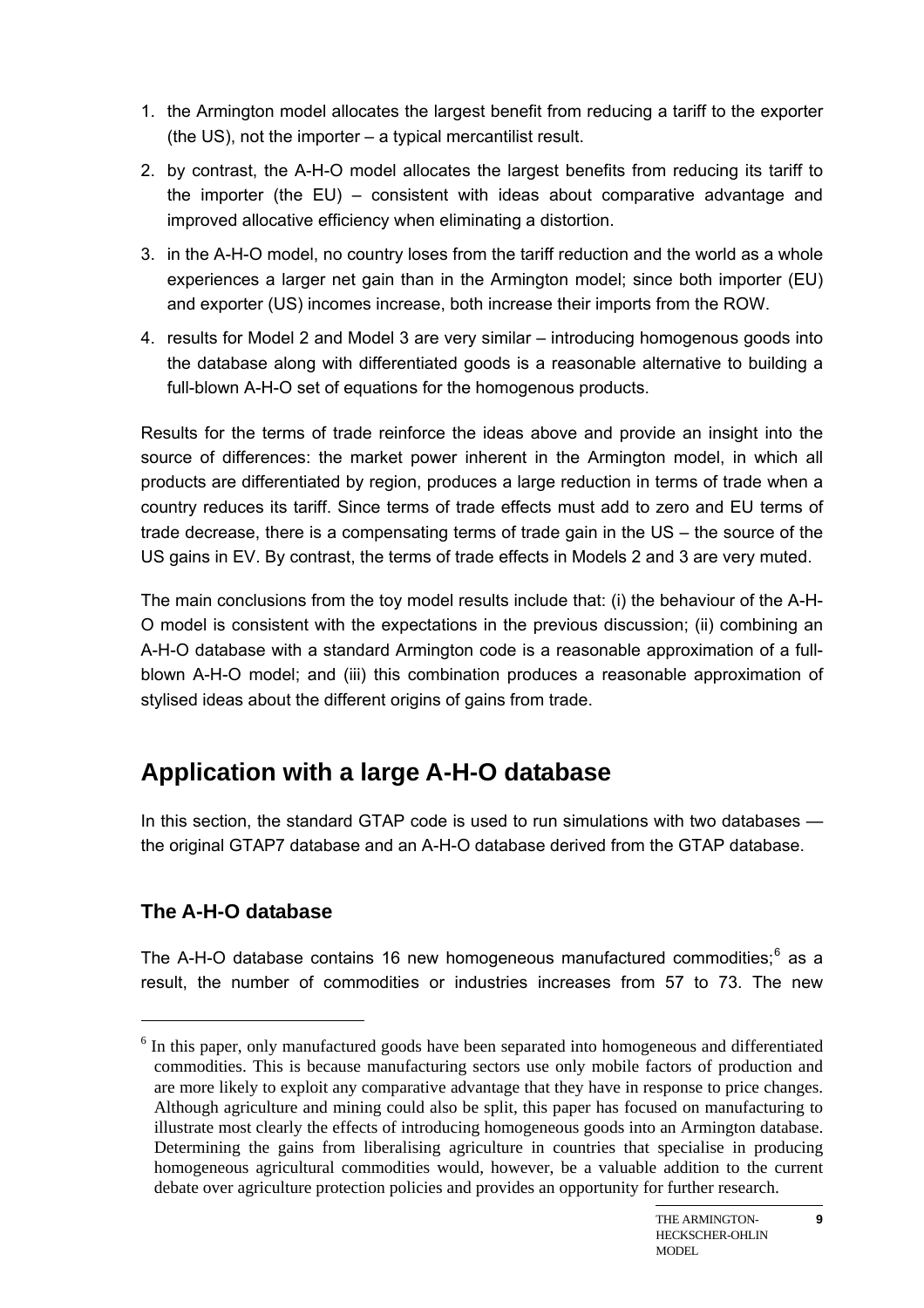commodities were split from the original database by assuming that homogenous goods within a GTAP category were characterised by lower prices (unit values) than the corresponding differentiated products. Where the price rules did not produce one-way trade flows for the homogenous good aggregates, commodities were reallocated to the differentiated group in order to ensure one-way flows for the homogenous goods.<sup>[7](#page-9-0)</sup>

Basic characteristics of the database are found in tables 4.1 and 4.2:

- 14 per cent of the world's manufactured output is identified as homogeneous
- homogeneous output accounts for less than 10 per cent of total output in each region and just 4 per cent globally
- all other traded goods (primary and food processing), account for 10 per cent of world output.

# **Experiments**

The A-H-O database is combined with the standard GTAP code. In addition, the Armington substitution elasticities (ESUBD and ESUBM) for the homogenous, oneway trade goods are set at 20 times the original values that are applied to the original corresponding commodity aggregates.

In the following, the GTAP equations with the modified elasticities when run with the A-H-O database will be referred to as the **A-H-O model**. The GTAP equations run with the original GTAP7 database will be referred to as the **GTAP model**.

The following scenarios are used:

- three *unilateral* trade liberalisation scenarios: a 10 per cent reduction in tariffs on imports of manufactured goods into the US, Australia and China
- a *multilateral* 10 per cent reduction in the tariffs on manufactured imports.

The tariffs reductions are applied to both homogeneous and differentiated manufactured products. The same policy shocks are imposed on the GTAP database and the A-H-O database.

l

<span id="page-9-0"></span><sup>7</sup> To avoid detracting from the discussion about model properties and results, the reader is referred to Zhang and Osborne (forthcoming) for details about database production. The remainder of the paper provides some of the characteristics of the A-H-O database used.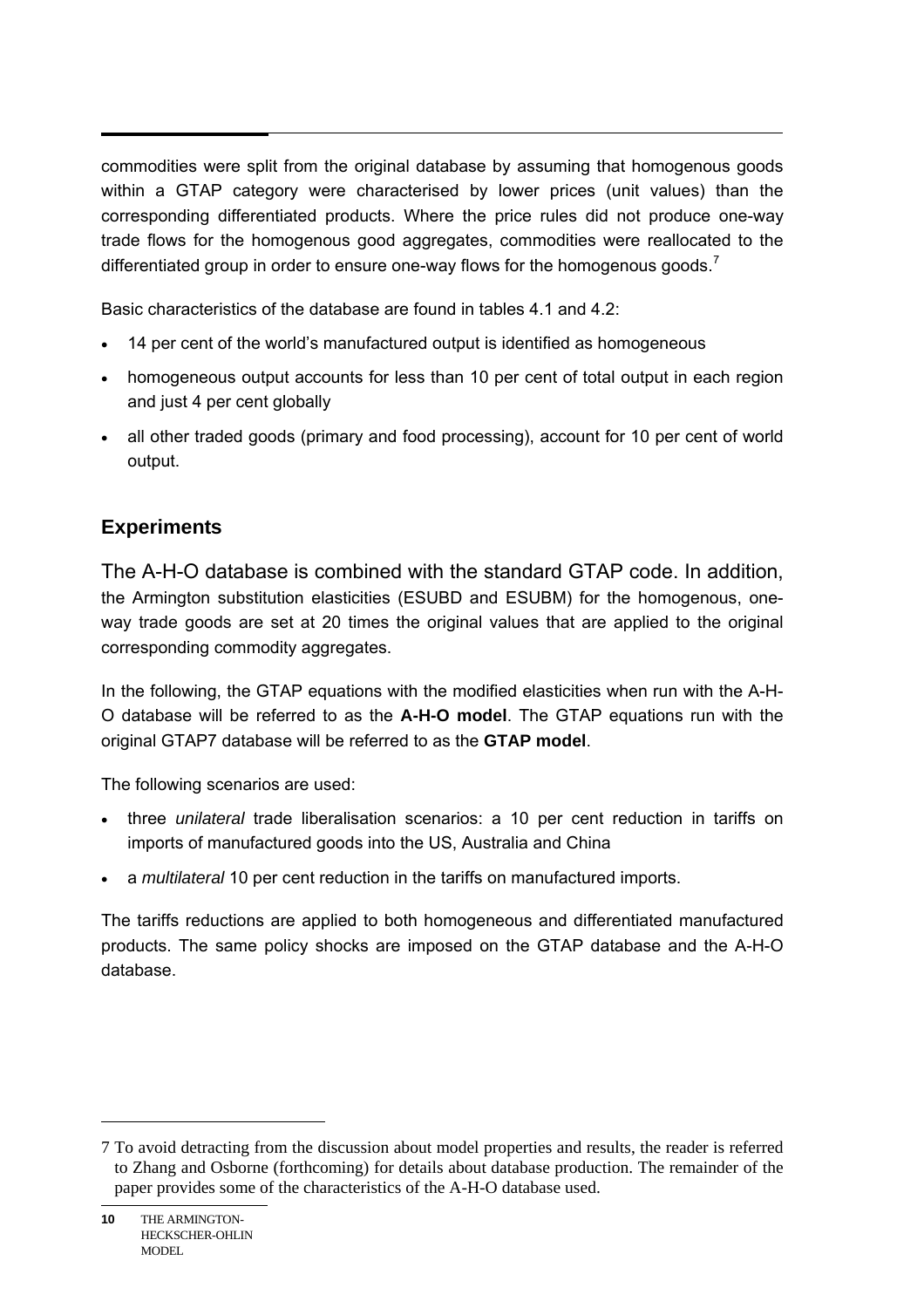# **Results**

The results of the experiments outlined above are assessed according to their effects on real equivalent variation  $(EV)$  – the measure of welfare, real GDP – the measure of economic activity, and the terms of trade.

# **Equivalent Variation**

The welfare effects of the four liberalisation experiments are assessed in terms of the effects on EV (figure 3).

#### *Global results*

The A-H-O database generates higher welfare gains from trade liberalisation for the world as a whole in all scenarios (table 3). In particular, the increase in global EV from the US tariff cut is more than four times larger with the A-H-O model than with the GTAP model. In the multilateral trade liberalisation case, the global gains are more than two and a half times larger with the A-H-O model than with the GTAP model. These gains are due mainly to reallocating activity among the homogeneous goods industries across the world, an effect which is absent from the standard GTAP model.

### *Unilateral tariff reductions*

In unilateral liberalisation experiments with the GTAP model, the USA and Australia, which have relatively low import tariffs, tend to experience welfare losses from reducing tariffs on manufactured imports. With the A-H-O model, the welfare losses for these two countries are projected to be much smaller. This is particularly the case for the Australian tariff cut: when other countries take advantage of Australia's tariff cuts by increasing their exports of manufactured goods to Australia, their demand for Australia's exports of industrial raw materials increases. This feedback effect is much stronger with homogeneous exports as captured in an A-H-O model than in a conventional Armington model. This effect helps reduce the substantial welfare losses, which the GTAP model projects for an Australian tariff cut.

For China, the situation is different. In the database, which is calibrated for 2004, China still has relatively high tariffs on manufacturing imports. According to the GTAP model, reducing China's tariffs on manufactured imports leads to substantial losses in its welfare. However, China is a major exporter of many manufactured goods in the world, many of which are homogeneous in nature. A reduction in import costs could make Chinese exports more competitive and enable Chinese exporters to expand further in the world market. When these effects are taken into account in the A-H-O model, the net effect of the tariff cut becomes positive: China is projected to gain from its own trade liberalisation, consistent with traditional trade theory.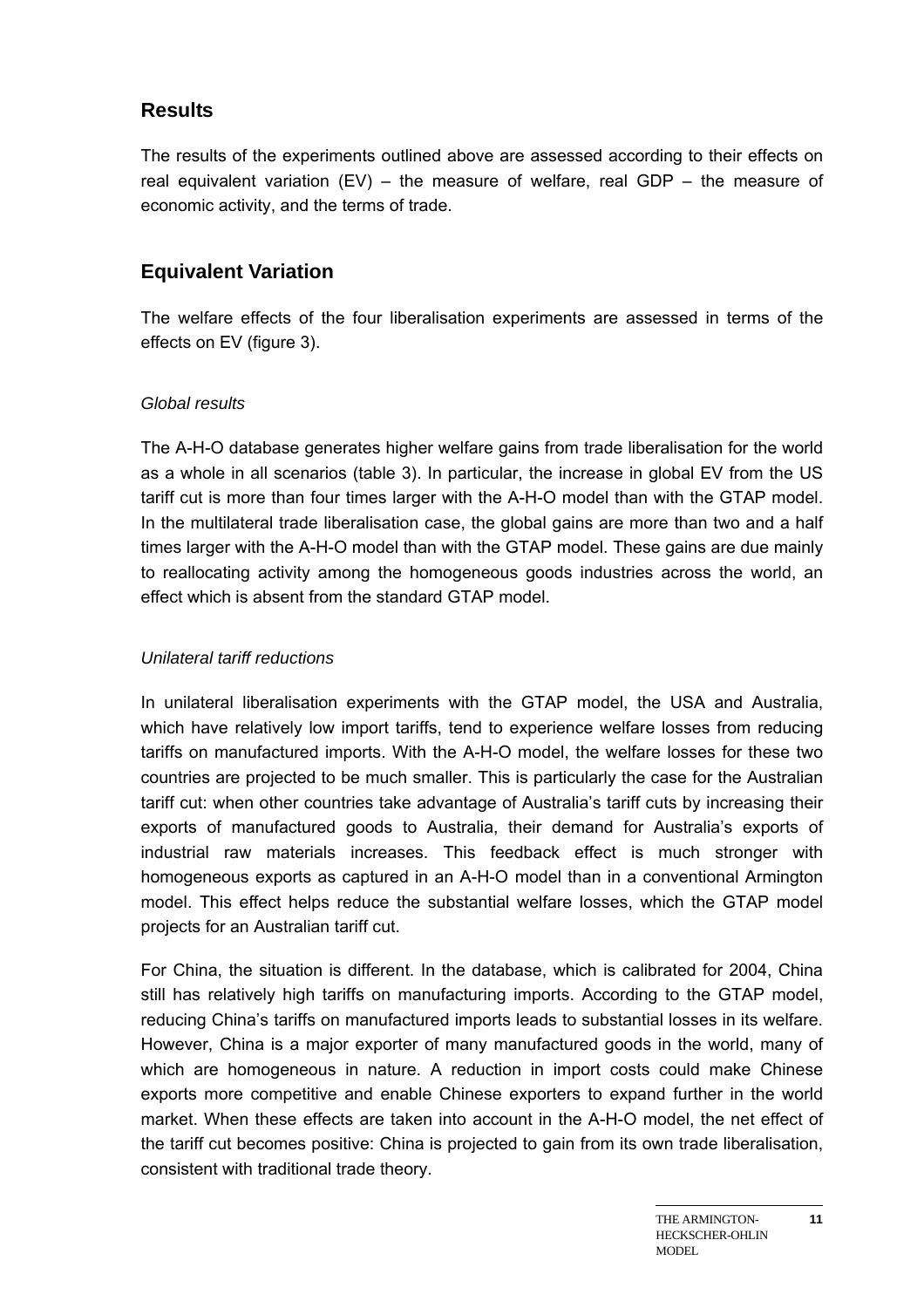# **Real GDP**

Real GDP is an indication of changes in economic activity. The differences between the two models can be seen clearly in the changes in real GDP, because the A-H-O model accounts for reallocation gains, which result in increased world production, whereas gains in the GTAP model are distributional.

The results show that trade liberalisation tends to generate larger output expansions with the A-H-O model than with the GTAP model (figure 4). This effect is especially evident in the results for the countries that initiate the trade liberalisation. This occurs because the A-H-O model captures the more active resource reallocation triggered by each country's own tariff cuts. These efficiency gains increase welfare gains (in the case of China) and reduce welfare losses (in the cases of the USA and Australia) in trade liberalisation experiments.

The output gains from the multilateral trade liberalisation simulation are larger in the A-H-O model results than in the GTAP model results. This indicates that when homogeneous goods are explicitly accounted for, trade liberalisation leads to a strong expansion of world output. As the world's resources are fixed, these gains are allocative efficiency gains.

# **Terms of trade effects**

When Armington elasticities are low, large price changes are required to accommodate small changes in quantities. In the GTAP model, this leads to large terms of trade losses that exert a strong negative influence on welfare gains. This means that trade liberalisation often leads to net welfare losses for the liberalising country.

In an A-H-O model, on the other hand, homogeneous commodities are traded according to the 'law of one price'. The large Armington elasticities associated with homogeneous goods allow for large quantity changes without requiring large changes in prices. This reduces the terms of trade losses projected with the GTAP model.

When considering the results for the terms of trade effects from the A-H-O model, two factors should be kept in mind:

- 1. the terms of trade effects are a combination of the small price changes for the homogeneous goods and large price changes for the differentiated goods and they depend on the magnitude of the policy change,
- 2. the welfare effects of trade liberalisation are a combination of quantity changes (real GDP expansion) and price effects (terms of trade).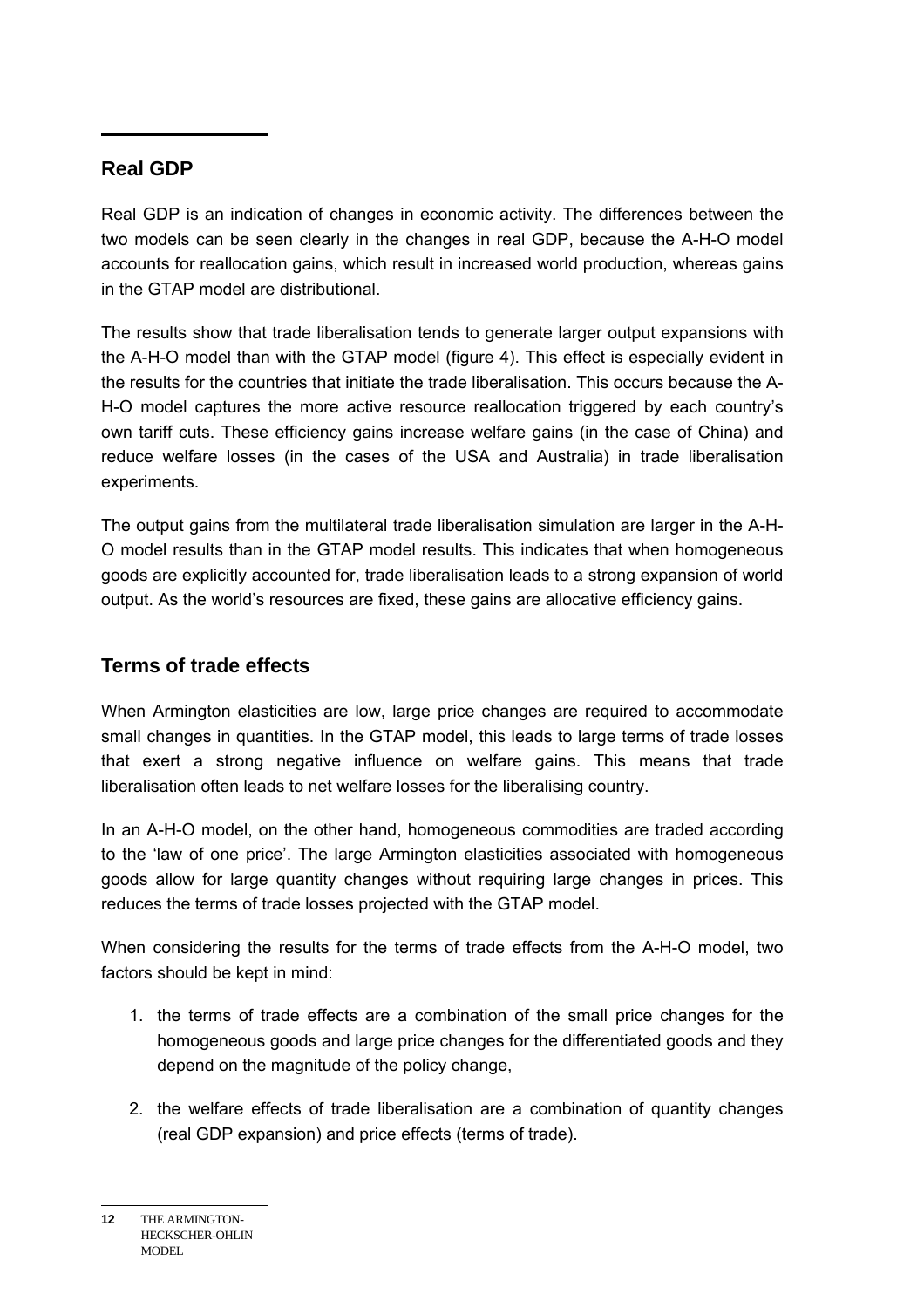The results for terms of trade changes from the four tariff simulations are compared in figure 5.

#### *Unilateral tariff reductions*

For the USA and Australia, the database tariff rates are already very low. A 10 per cent tariff cut alters relative prices only modestly for these countries. The relatively small price changes generate only small output reactions and resource reallocations in the GTAP model. In the A-H-O model, however, small shocks to prices can trigger large resource reallocation and output changes. To restore equilibrium, all prices have to change which results in slightly larger terms of trade effects, but these effects are outweighed by strong output expansion effects and result in the smaller welfare losses mentioned earlier.

The terms of trade effects in the A-H-O model for China are much smaller and are also smaller for many of its trading partner countries and regions. This result can be explained by China's high initial tariff rate and the type of goods it exports. A 10 per cent cut in Chinese tariffs causes a relatively large increase in the domestic demand for imports. China therefore exports more to balance its trade. Due to the 'law of one price', when China increases its exports, the world prices of these exports do not decrease to the same extent as in the GTAP model. This explains why, in the A-H-O model, China does not suffer from heavy terms of trade losses, and also why other countries do not gain as much in their terms of trade. These smaller terms of trade losses combined with the large output expansion captured in the A-H-O model lead to the welfare gains for China predicted as a result of China's trade liberalisation.

# *Multilateral tariff reduction*

In the multilateral trade liberalisation, terms of trade losses are generally smaller with the A-H-O model. For example, Australia experiences a terms of trade loss with the GTAP model but a gain with the A-H-O model. China experiences large increases in its terms of trade gains with the A-H-O model and Bangladesh and India experience much smaller terms of trade losses.

# **Conclusion**

Gains from trade liberalisation have different sources. Different model specifications incorporate assumptions, which can account for these different sources. The most common specification of large trade models incorporates the Armington assumption of product differentiation, which accounts for one of the sources of gains from trade.

This paper starts from the assumption that trade in homogeneous goods exists in practice and that trade models that are based on aggregate data and do not account for this type of trade would benefit from being able to take it into account. This does not mean that all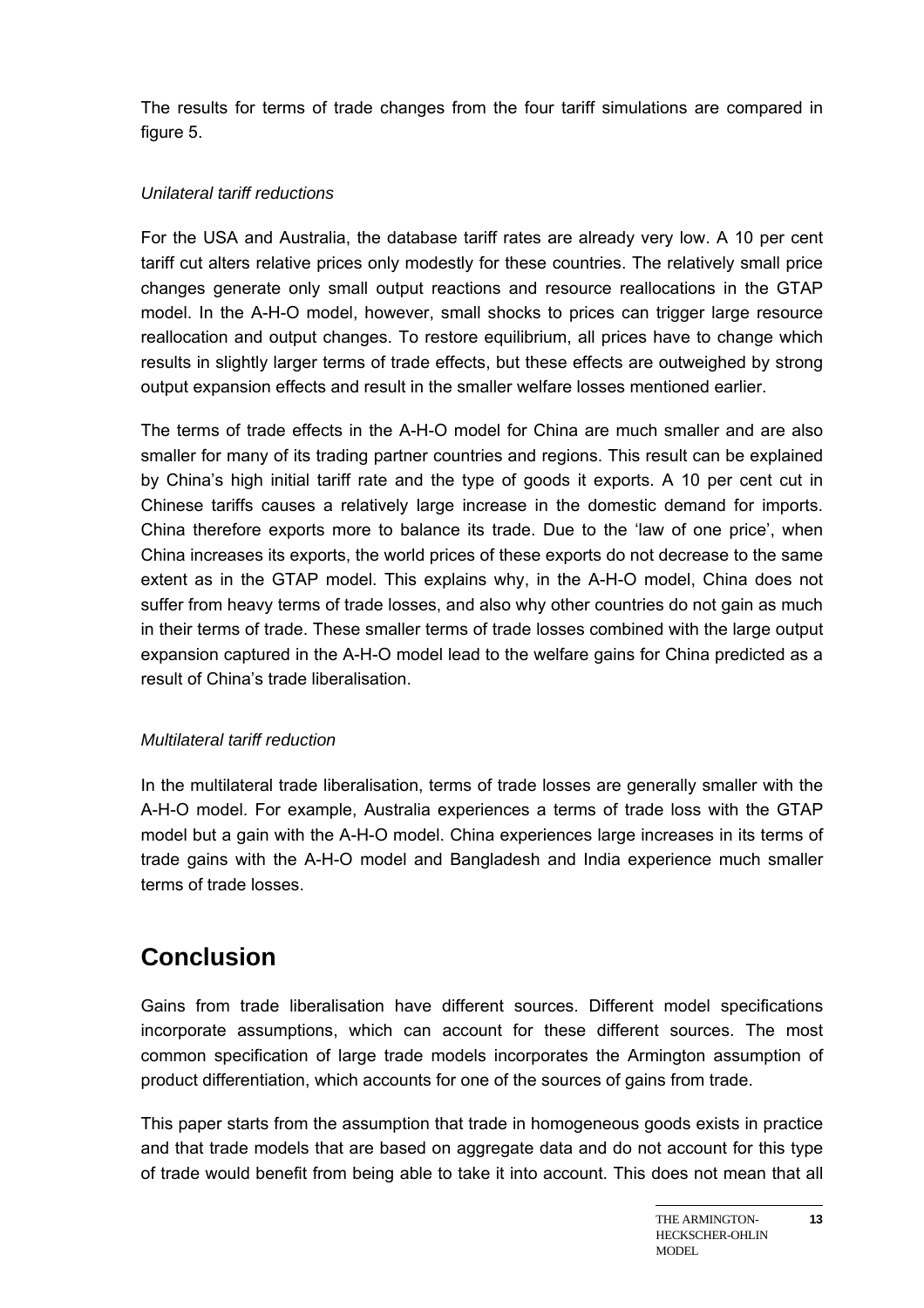possible gains from trade are accounted for. In particular, given adequate data, accounting for gains from firm heterogeneity seems to be a promising avenue for improving global trade modelling.

The inclusion of homogeneous goods can significantly increase the gains from trade liberalisation that are projected by the GTAP model. In the example shown, welfare gains from trade measured in terms of EV projected with the standard GTAP model were doubled (in the multilateral liberalisation simulation) or quadrupled (in a unilateral simulation). The mechanisms by which these gains come about — increased output expansion and smaller terms of trade effects — are effects that are not captured in Armington models. The A-H-O model allows these effects to be accounted for, when appropriate.

The paper has also shown that combining an A-H-O database with the standard set of GTAP equations is a viable alternative to developing separate equations for homogenous goods.

Zhang (2008) identified that the main challenge in accounting for homogenous goods trade is to identify them in a global database. As a result, in the A-H-O database developed in this paper, homogenous goods were identified only among manufacturing products. Expanding this to certain primary products could result in further increases in gains from trade liberalisation.

**<sup>14</sup>** THE ARMINGTON-HECKSCHER-OHLIN MODEL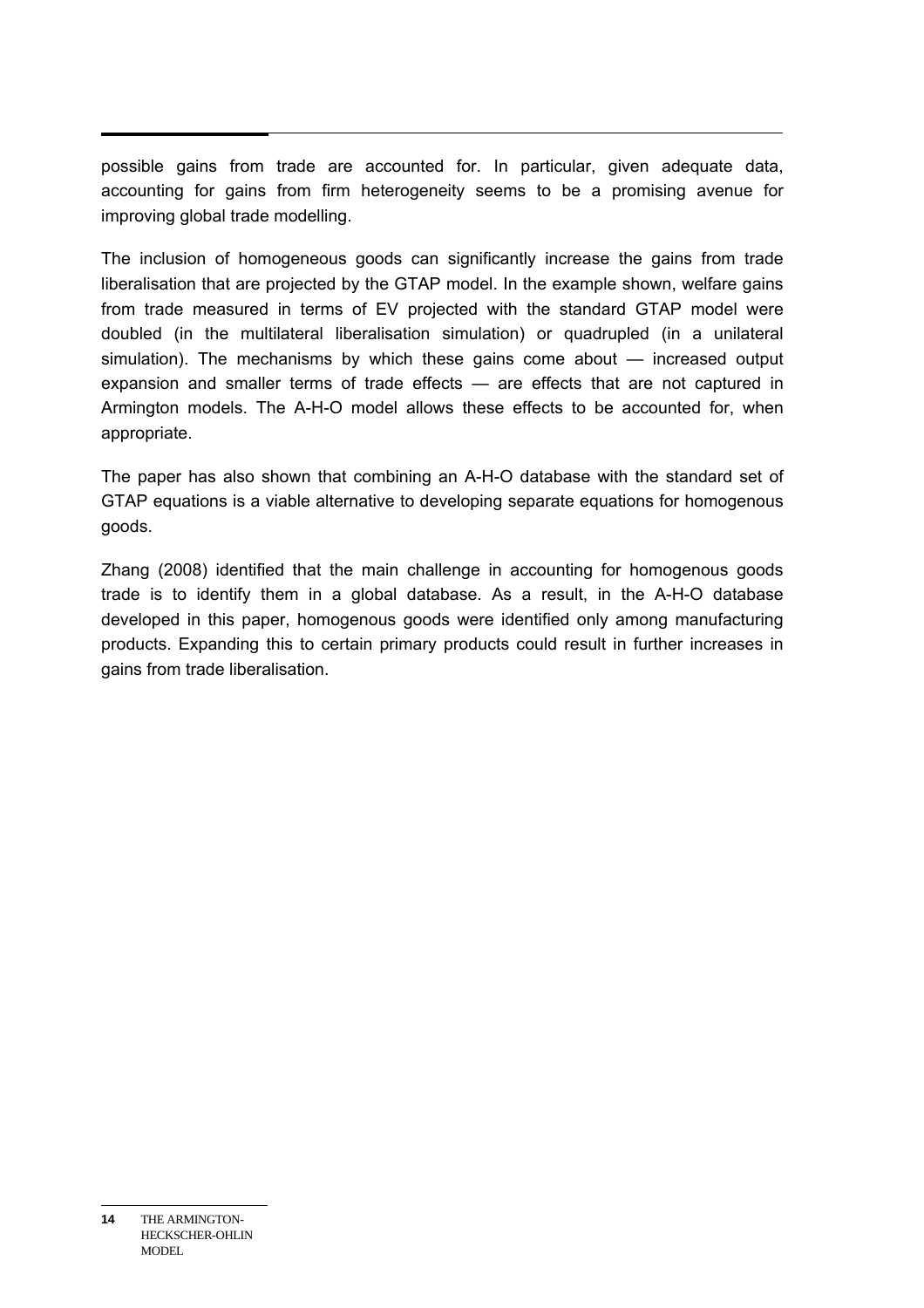**Tables** 

 **Figures** 

**References**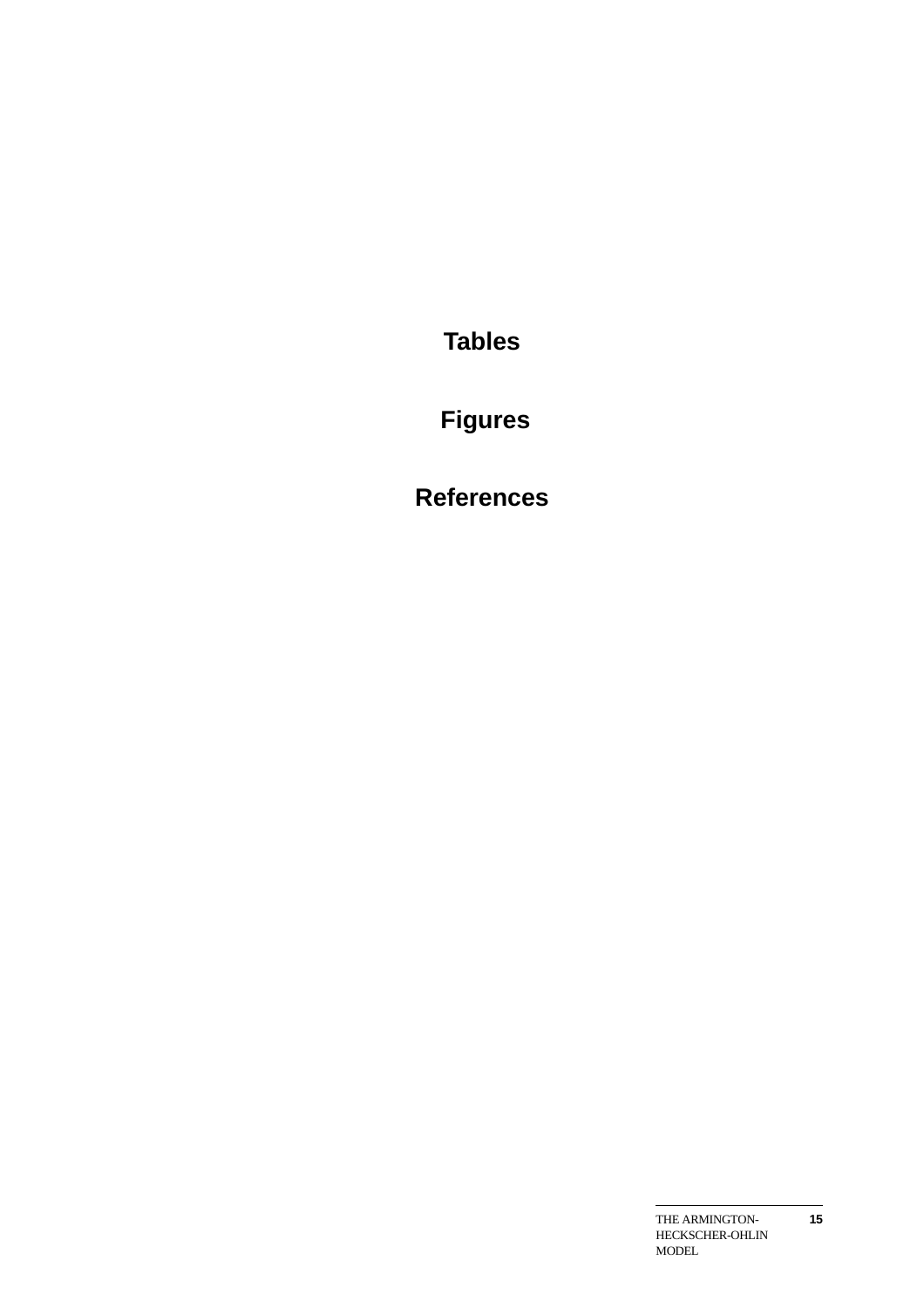

Improvement in US terms of trade due to a 10 per cent increase in US tariff



**a** Simplified 3 commodity, by 3 industry, by 3 region GTAP-based model. Regions are US, EU and Rest of the World. All Armington elasticities are raised by the same proportion. Default values of the elasticities (100 per cent in the diagram) between imports and domestic are set at: 2.4 for food, 2.6 for manufactures and 1.9 for services; import-import elasticities are 4.6, 6.1 and 3.9, respectively. Few models contain values that are smaller than these values.

*Source:* Zhang 2006, Figure 6.2.

**<sup>16</sup>** THE ARMINGTON-HECKSCHER-OHLIN MODEL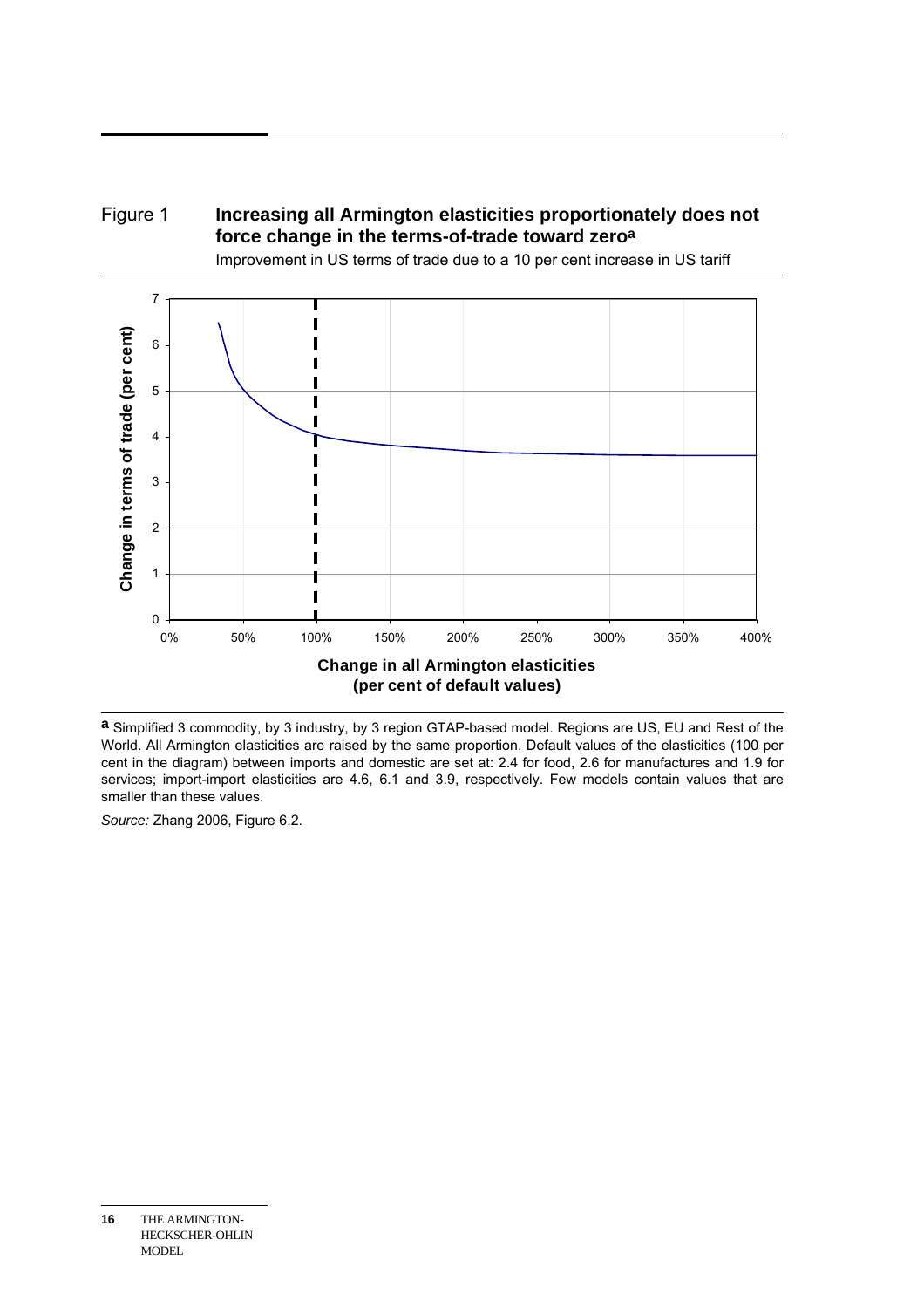# Figure 2 **Percentage changes in equivalent variation and in terms of**  trade in 3 different models<sup>a</sup>



10 per cent reduction in tariff on food exported from US to EU

a **Model 1**: Armington model; **Model 2**: A-H-O model; **Model 3**: Split manufacturing and high elasticity model.

# Table 1 **World output of homogeneous and other products in manufacturing industries**

Based on GTAP 7 database, includes intermediate inputs, base year 2004

| GTAP<br>sectors                    | Homogeneous<br>goods<br>(US\$ million) | <b>Others</b><br>goods<br>(US\$ million) | Proportion of<br>homogeneous in<br>total output |
|------------------------------------|----------------------------------------|------------------------------------------|-------------------------------------------------|
| <b>Textiles</b>                    | 175,830                                | 697,852                                  | 0.20                                            |
| Wearing apparel                    | 175,517                                | 472,303                                  | 0.27                                            |
| Leather products                   | 73,314                                 | 169,319                                  | 0.30                                            |
| Wood products                      | 141,302                                | 568,621                                  | 0.20                                            |
| Paper products, publishing         | 196,733                                | 1334,828                                 | 0.13                                            |
| Petroleum, coal products           | 343,370                                | 1091,594                                 | 0.24                                            |
| Chemical, rubber, plastic products | 331,748                                | 3370,713                                 | 0.09                                            |
| Mineral products nec               | 92,782                                 | 714,417                                  | 0.11                                            |
| Ferrous metals                     | 198,555                                | 918,177                                  | 0.18                                            |
| Metals nec                         | 139,160                                | 506,217                                  | 0.22                                            |
| Metal products                     | 168,424                                | 1107,089                                 | 0.13                                            |
| Motor vehicles and parts           | 276,126                                | 2099,540                                 | 0.12                                            |
| Transport equipment nec            | 49,423                                 | 612,559                                  | 0.07                                            |
| Electronic equipment               | 309,550                                | 2029,251                                 | 0.13                                            |
| Machinery and equipment nec        | 316,634                                | 3220,104                                 | 0.09                                            |
| Manufactures nec                   | 116,273                                | 678,576                                  | 0.15                                            |
| Total                              | 3, 104, 741                            | 19,591,160                               | 0.14                                            |

*Source*: A-H-O database; see Zhang and Osborne 2009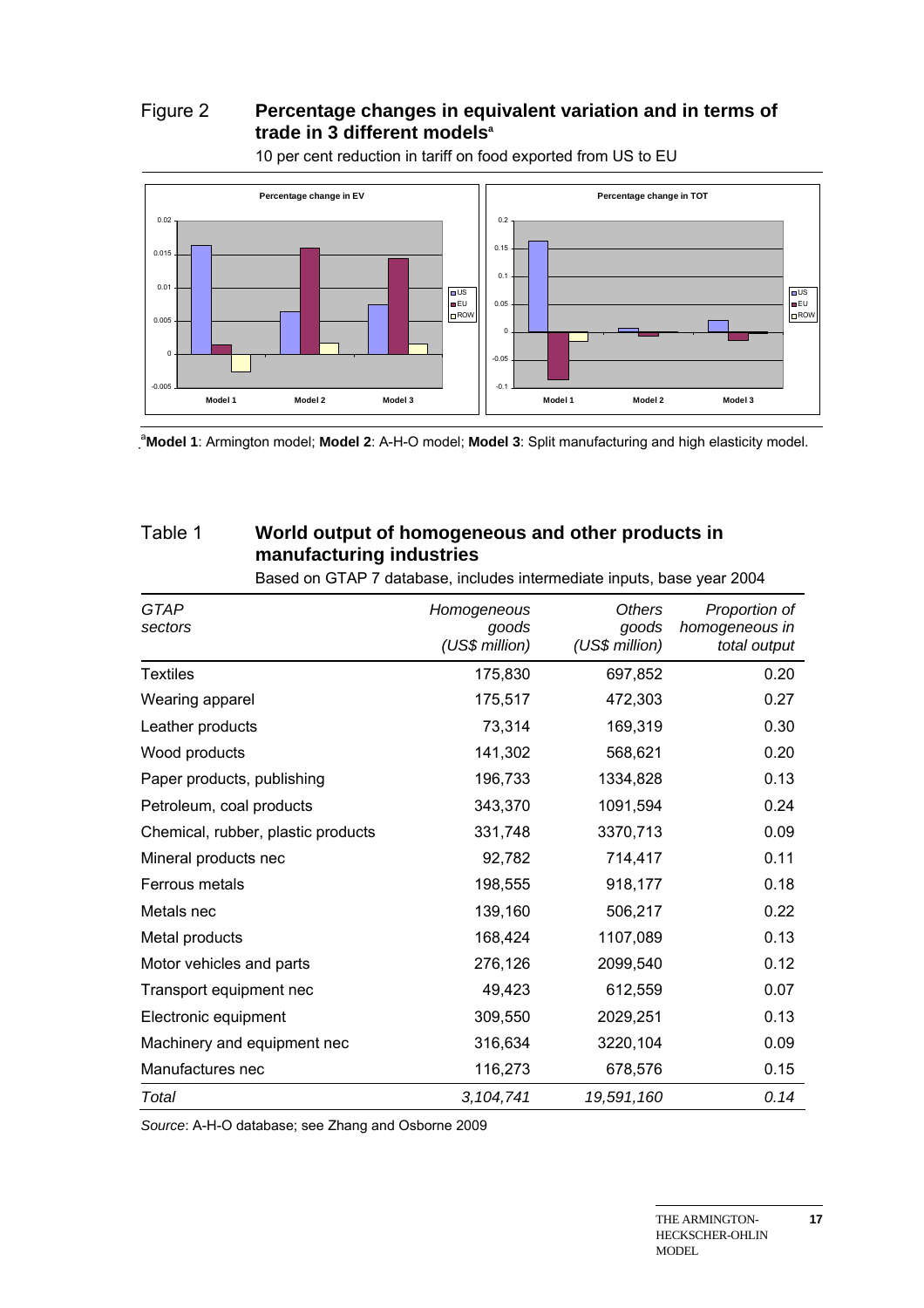# Table 2 **Proportions of industries in total output, by country**

| Region     | Homog.<br>Manufac. | Differentiat.<br>Manufac. | Total<br>Manufac. | All other<br>traded<br>goods <sup>a</sup> | All non-<br>traded<br>goods <sup>b</sup> | Total |
|------------|--------------------|---------------------------|-------------------|-------------------------------------------|------------------------------------------|-------|
| <b>AUS</b> | 0.02               | 0.16                      | 0.18              | 0.12                                      | 0.70                                     | 1.00  |
| <b>NZL</b> | 0.03               | 0.16                      | 0.19              | 0.16                                      | 0.64                                     | 1.00  |
| <b>CHN</b> | 0.11               | 0.36                      | 0.47              | 0.15                                      | 0.38                                     | 1.00  |
| <b>HKG</b> | 0.00               | 0.12                      | 0.12              | 0.06                                      | 0.82                                     | 1.00  |
| <b>JPN</b> | 0.04               | 0.25                      | 0.29              | 0.05                                      | 0.66                                     | 1.00  |
| <b>KOR</b> | 0.09               | 0.37                      | 0.45              | 0.05                                      | 0.49                                     | 1.00  |
| <b>TWN</b> | 0.10               | 0.38                      | 0.48              | 0.05                                      | 0.46                                     | 1.00  |
| <b>IDN</b> | 0.07               | 0.25                      | 0.31              | 0.25                                      | 0.44                                     | 1.00  |
| <b>MYS</b> | 0.11               | 0.48                      | 0.58              | 0.15                                      | 0.27                                     | 1.00  |
| <b>PHL</b> | 0.04               | 0.36                      | 0.40              | 0.18                                      | 0.41                                     | 1.00  |
| <b>SGP</b> | 0.07               | 0.38                      | 0.45              | 0.02                                      | 0.53                                     | 1.00  |
| <b>THA</b> | 0.13               | 0.34                      | 0.47              | 0.15                                      | 0.38                                     | 1.00  |
| <b>BGD</b> | 0.08               | 0.15                      | 0.23              | 0.29                                      | 0.48                                     | 1.00  |
| <b>IND</b> | 0.05               | 0.26                      | 0.31              | 0.24                                      | 0.45                                     | 1.00  |
| <b>ROA</b> | 0.04               | 0.19                      | 0.23              | 0.29                                      | 0.48                                     | 1.00  |
| CAN        | 0.06               | 0.20                      | 0.26              | 0.11                                      | 0.63                                     | 1.00  |
| <b>USA</b> | 0.02               | 0.20                      | 0.22              | 0.05                                      | 0.72                                     | 1.00  |
| <b>MEX</b> | 0.07               | 0.39                      | 0.46              | 0.18                                      | 0.36                                     | 1.00  |
| <b>BRA</b> | 0.05               | 0.24                      | 0.30              | 0.17                                      | 0.53                                     | 1.00  |
| <b>ROM</b> | 0.04               | 0.22                      | 0.26              | 0.22                                      | 0.52                                     | 1.00  |
| <b>EUN</b> | 0.03               | 0.28                      | 0.31              | 0.08                                      | 0.61                                     | 1.00  |
| <b>RUS</b> | 0.07               | 0.17                      | 0.24              | 0.23                                      | 0.53                                     | 1.00  |
| <b>ROE</b> | 0.05               | 0.22                      | 0.27              | 0.16                                      | 0.57                                     | 1.00  |
| ZAF        | 0.06               | 0.26                      | 0.32              | 0.12                                      | 0.56                                     | 1.00  |
| <b>ROF</b> | 0.02               | 0.17                      | 0.19              | 0.35                                      | 0.46                                     | 1.00  |
| World      | 0.04               | 0.25                      | 0.29              | 0.10                                      | 0.61                                     | 1.00  |

Based on GTAP 7 database, includes intermediate inputs, base year 2004

**a** Primary and food processing. **b** Services

*Source*: A-H-O database; see Zhang and Osborne 2009

# Table 3 **Global EV gains from four trade liberalisation scenarios**

| Country/region<br>liberalising | GTAP database<br>(US\$ million) | A-H-O database<br>(US\$ million) | A-H-O / GTAP |
|--------------------------------|---------------------------------|----------------------------------|--------------|
| <b>USA</b>                     | 399                             | 1,766                            | 4.43         |
| Australia                      | 94                              | 156                              | 1.66         |
| China                          | 670                             | 1.387                            | 1.98         |
| Multilateral                   | 4,557                           | 12,026                           | 2.64         |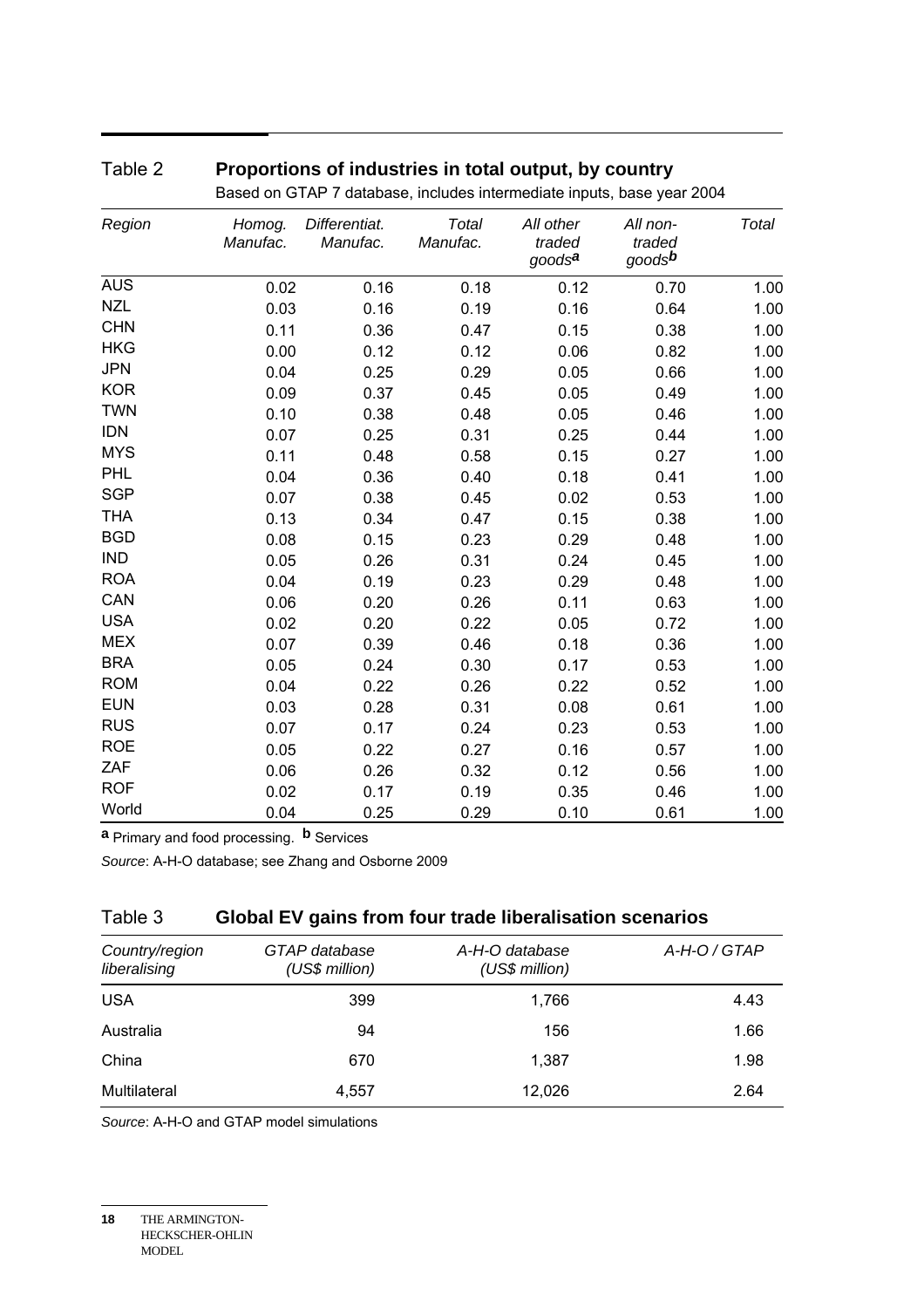#### Figure 3 **Changes in EV from reducing tariffsa** (US\$ million)



 $\Box$  GTAP  $A-H-O$ 

**a** Unilateral 10 per cent reductions in tariffs on manufacturing imports into the US, China and Australia and multilateral reduction.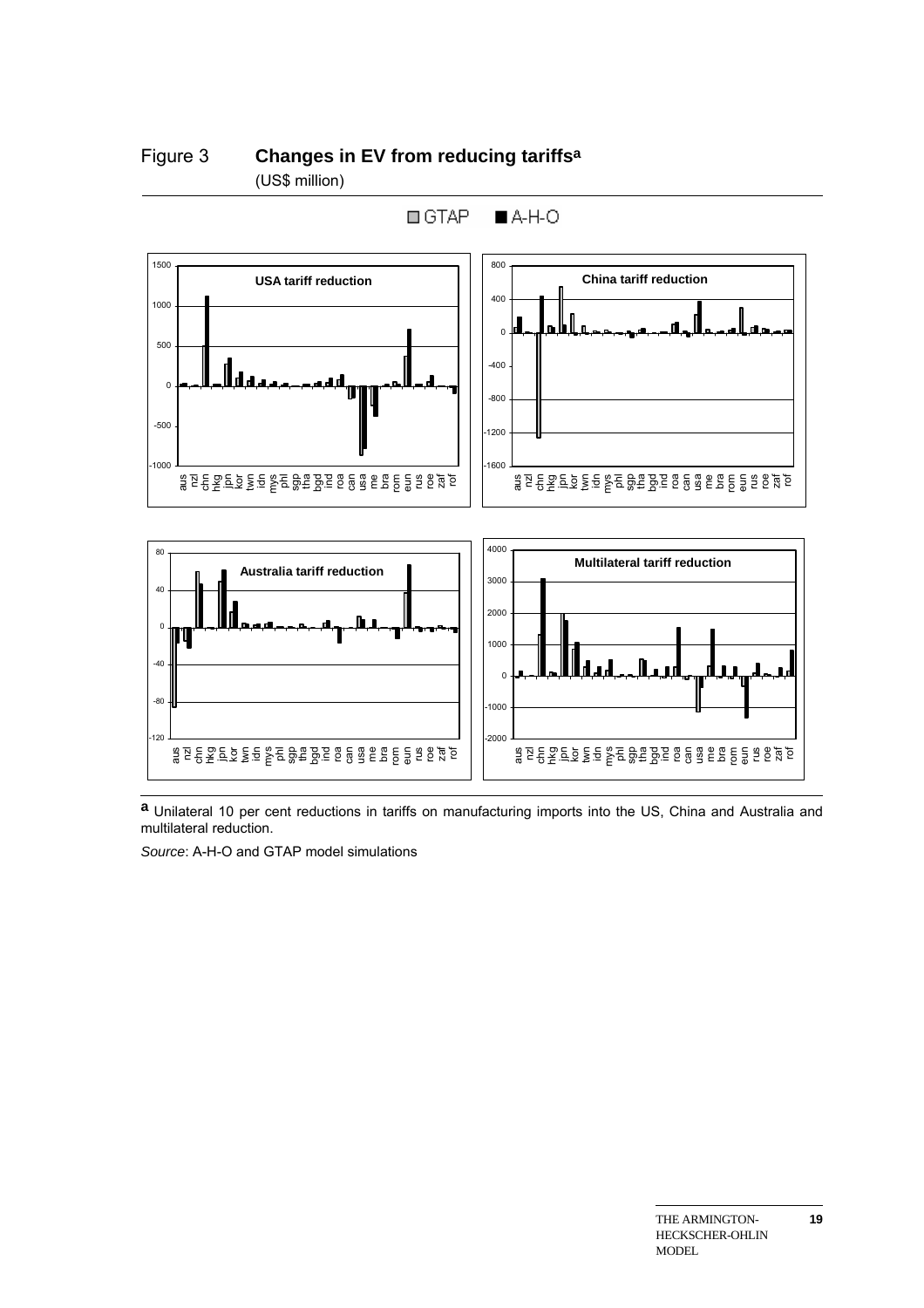# Figure 4 **Changes in real GDP from reducing tariffsa** (percentage changes)



**a** Unilateral 10 per cent reductions in tariffs on manufacturing imports into the US, China and Australia and multilateral reduction.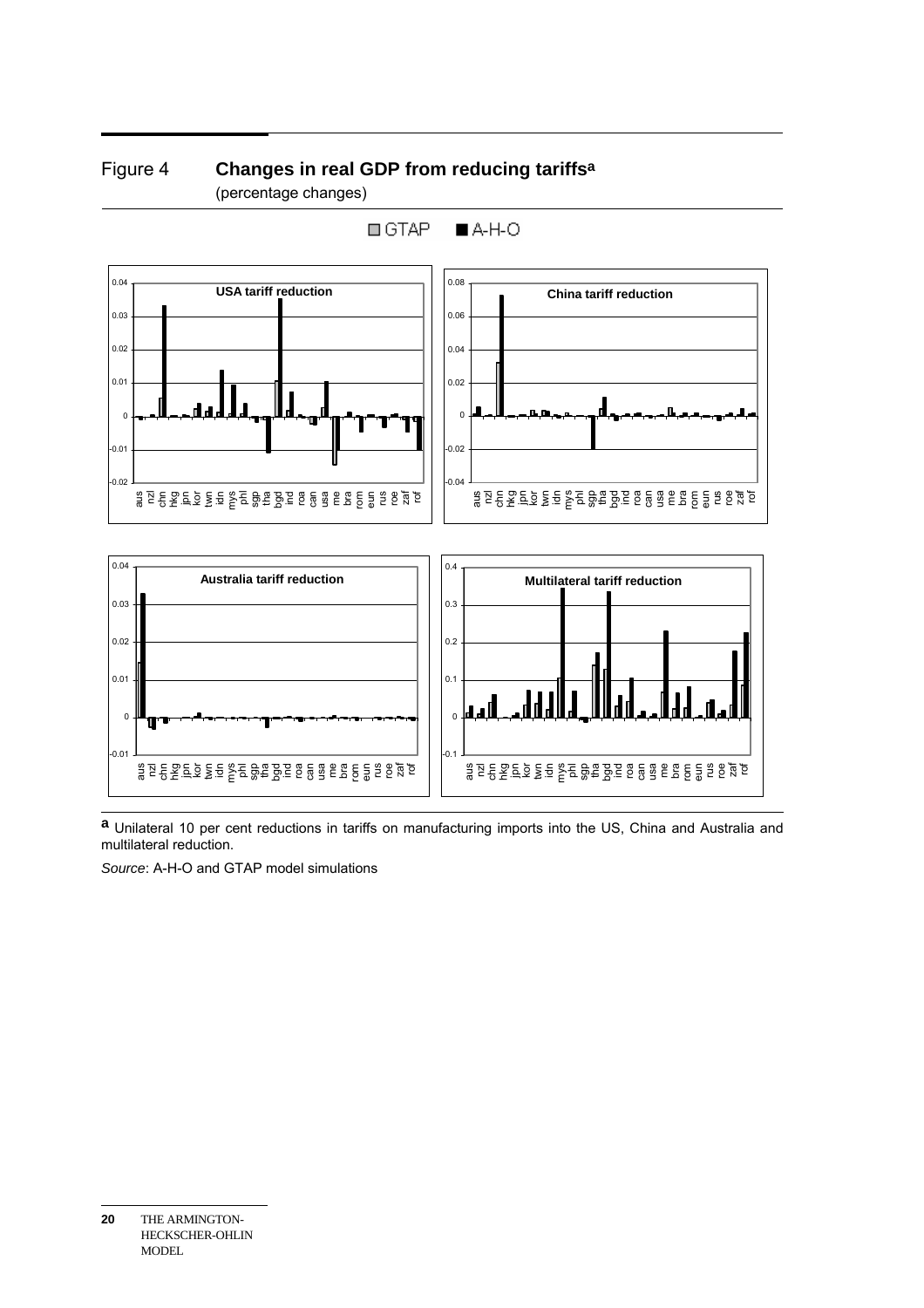

Figure 5 **Changes in terms of trade from reducing tariffsa** (percentage changes)

**a** Unilateral 10 per cent reductions in tariffs on manufacturing imports into the US, China and Australia and multilateral reduction.